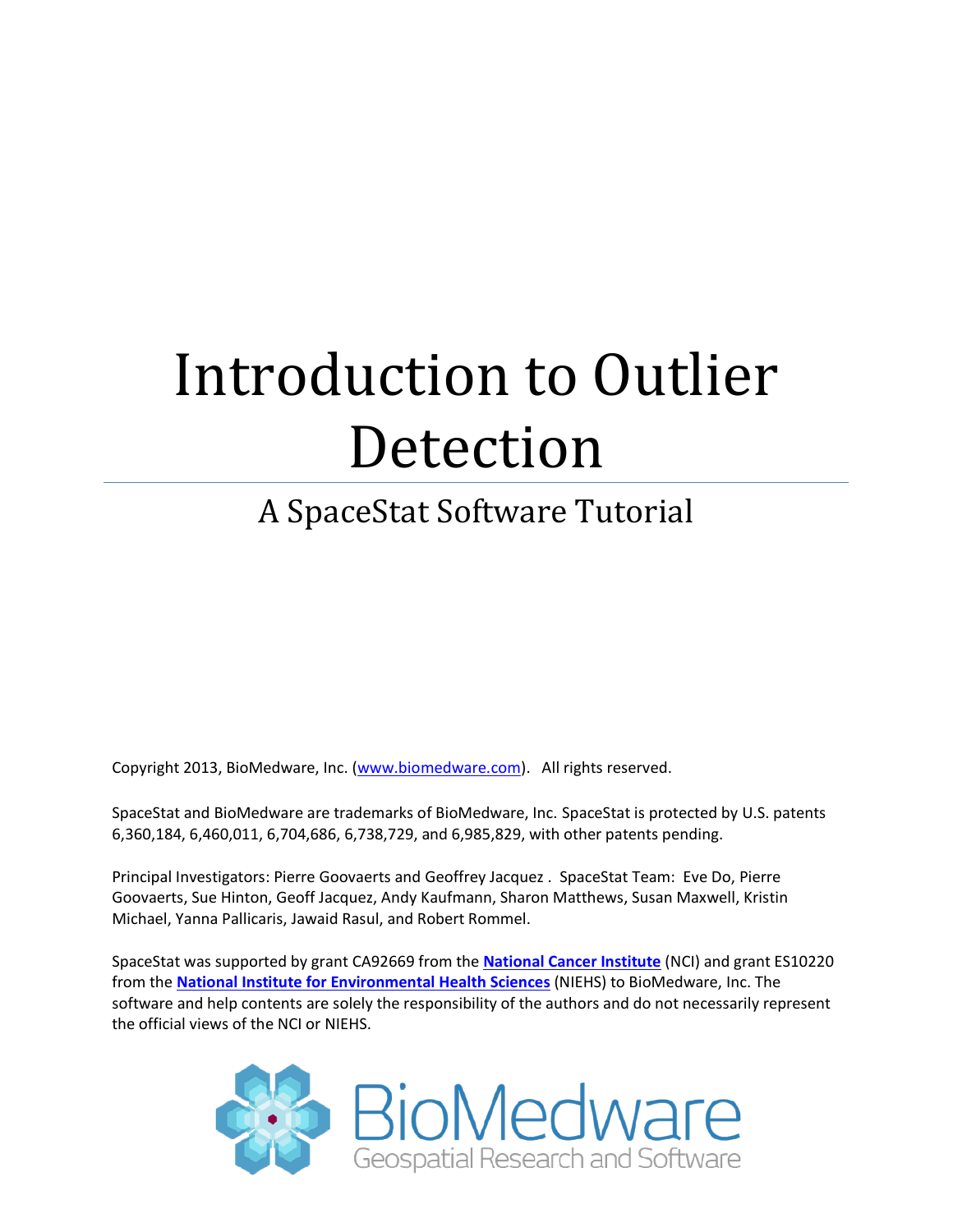#### **MATERIALS**

Outlier [Detection\\_Tutorial.SPT SpaceStat project](http://www.biomedware.com/subdomains/biomed/files/tutorials/OuutlierDetection/Outlier_Detection_Tutorial.spt)

#### **ESTIMATED TIME**

30 minutes

#### **OBJECTIVE**

This tutorial will conduct an exploratory data analysis to identify statistical and spatial outliers in SpaceStat. The data are age-standardized lung cancer mortality rates from 1950 to 1995. In this exploratory analysis you will use boxplots, variogram clouds, and the local Moran to detect outliers.

#### **WHAT ARE OUTLIERS?**

Outliers refer to data points that are different from the other data. There are two types of outliers that we will look at in this tutorial. There are statistical outliers where the value is unlike the values in the rest of the distribution. These data points are either higher or lower than the other data points. There is another type of outlier, spatial outliers, where data points are different from the data points around them. These points may not be extremes in the entire distribution but are so when you consider their local geographic neighborhood.

#### **ABOUT THE DATA**

The data used for this tutorial are lung cancer mortality rates across the United States at the county level. The data come from the National Cancer Institute's National Atlas of Cancer Mortality and are age-standardized mortality rates per 100,000. The population we are looking at in this exercise is white males and the data spans from 1950 to 1995. Further details on the data can be found at [http://www3.cancer.gov/atlasplus.](http://www3.cancer.gov/atlasplus)

#### **STEP 1: LOAD THE PROJECT**

To open this project, **go to File -> Open**, and then **browse to "Outlier\_Detection\_Tutorial"**. **Click the "OK" button** and the project will load. Look at the Datasets listed in the Data view. You will notice that the datasets are listed under the 'Counties' geography. The datasets have been renamed from the original files from the National Cancer Institute. There are datasets for both the rate and counts of white male lung cancer mortality. The rates represent the age-adjusted mortality rates per 100,000. The 'Lower Bounds' and 'Upper Bounds' datasets contain lower bounds of the 95% confidence interval of the rate.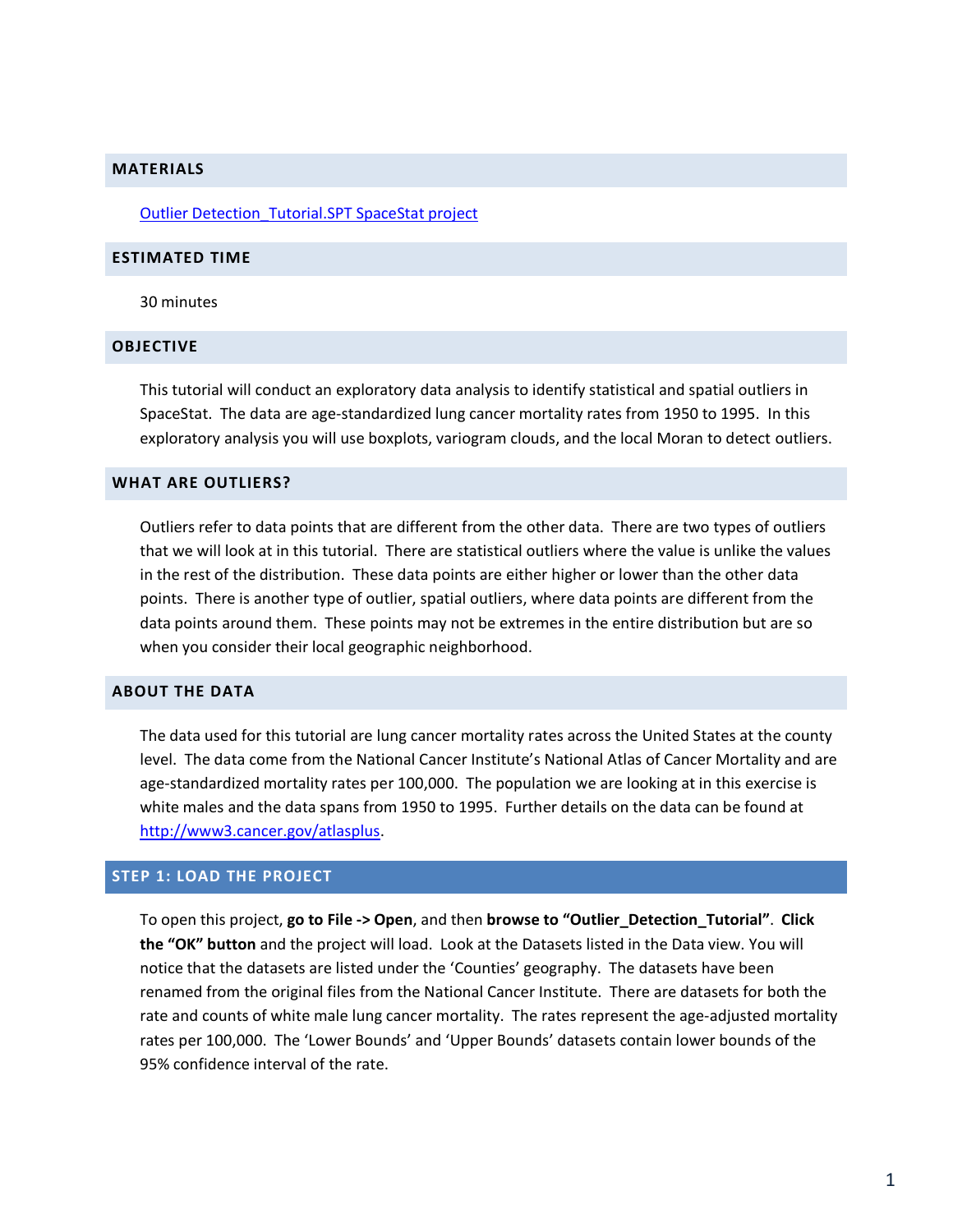# **STEP 2: FINDING STATISTICAL OUTLIERS WITH BOXPLOTS**

**Click the Boxplot button ( )** on the main SpaceStat toolbar. **Select 'Counties'** in the Geography dropdown control. **Select 'Lung Cancer - WM'** in the dataset dropdown control. **Click the 'OK' button** to create the boxplot.

The boxplot is a unique visualization. Data observations are shown as points along a vertical line. There is horizontal black-filled box that is usually towards the center of the plot. This box is the 'interquartile range'; this range contains 50% of the values, specifically the 25% above the median and 25% below the median. A black line extends through the center of this box, representing the median value. There are also two additional lines on the boxplot above and below the interquartile range called 'whiskers'. These show values +/- 2 times the interquartile range from the median (remember that the interquartile range is bounded by values +/- 0.5 times the interquartile range).



A boxplot with labeled parts

Any values that fall outside the interquartile range are candidates to be considered outliers. For instance, there are a few values that fall above the top whisker in 1950.

Create a map of the Lung Cancer – WM dataset by clicking the 'Map' button from the main toolbar. Select the 'Lung Cancer – WM' as the Fill Color Dataset. With both the map and the boxplot open, drag a selection rectangle around points on the boxplot. This 'brush' selection can be used to show where possible outliers are on the map. Advance the time slider to 1970 and brush select the possible outliers at this time. At this stage in an exploratory analysis you might try to think of possible explanations for why these values are higher or lower than the others.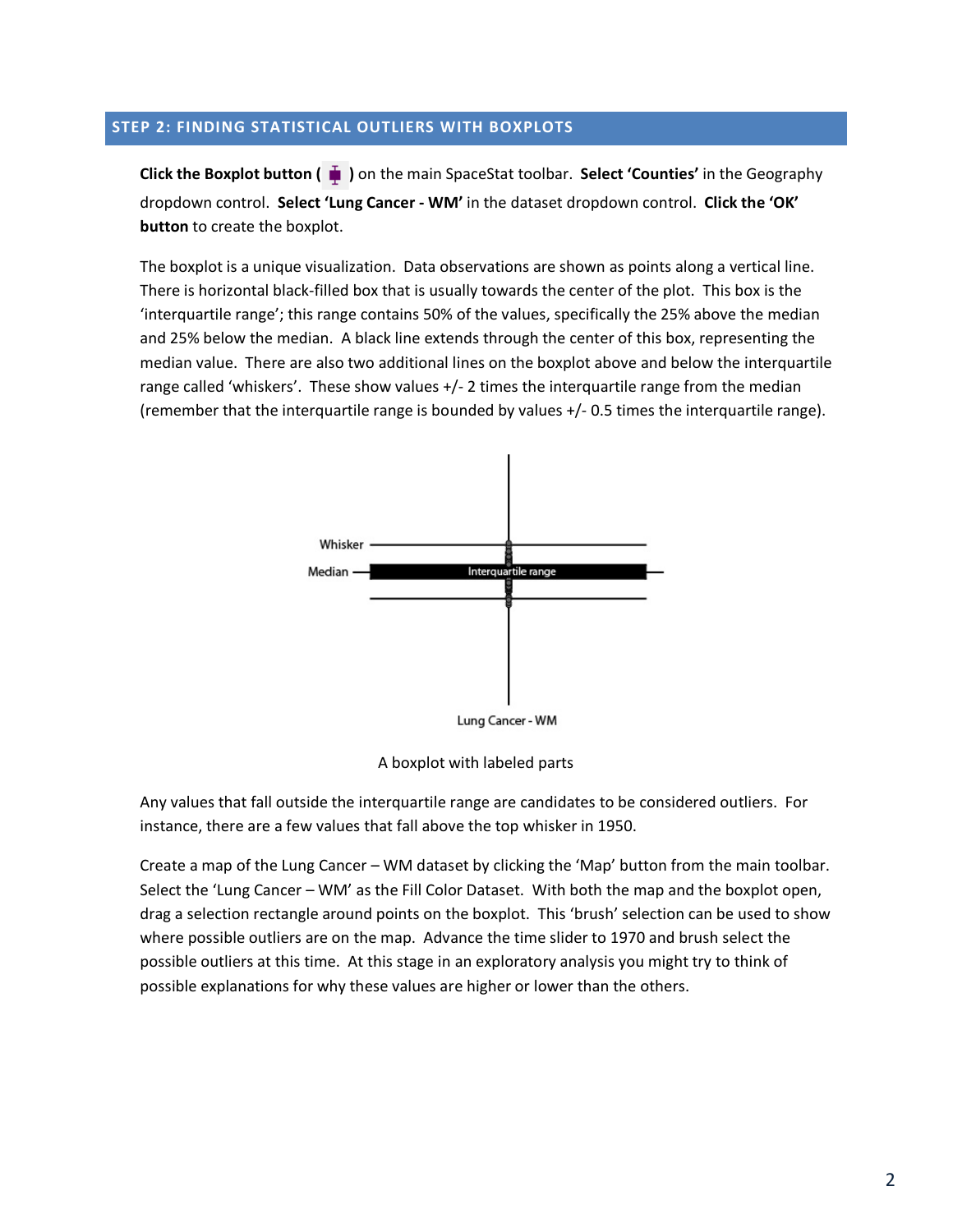## **STEP 3: CREATING AN UNCERTAINTY DATASET**

The data contains two variables for each population that can be used to create a measurement of uncertainty. Two of the datasets represent the upper and lower bounds of the 95% confidence interval around the white male lung cancer mortality observations. The difference between these two values is a measure of the uncertainty of the lung cancer mortality rate.

SpaceStat can create new datasets from existing data using the Derive New Dataset operation. Start the procedure by **selecting 'Tools->Derive new dataset'** from the SpaceStat main menu. **Name the new dataset 'uncertWhiteMale'**. **Select 'Counties'** from the geography dropdown. Next **choose 'Upper Bounds - WM'** from the Insert Dataset dropdown. Then **choose the '-'** from the Insert Function dropdown. **Choose 'Lower Bounds - WM'** from the Insert Dataset dropdown. The dialog should look like the following screenshot (pay special attention to the dataset definition):

| Derive new dataset    |                                                         | x                   |  |  |  |  |
|-----------------------|---------------------------------------------------------|---------------------|--|--|--|--|
| Dataset name: Dataset |                                                         | Geography: Counties |  |  |  |  |
| Dataset definition    |                                                         |                     |  |  |  |  |
|                       | $$("Upper bounds - WM") - $("Lower bounds - WM")$       |                     |  |  |  |  |
|                       | Insert dataset: Lower bounds - WM<br>Insert function: - |                     |  |  |  |  |
| Help                  |                                                         | Cancel<br>OK        |  |  |  |  |

Creating an uncertainty dataset

If your dialog matches this screenshot, **click the 'OK' button** to create the dataset. If you have made an error, you can either edit the text manually or delete the definition and start over. **Repeat this process to create an uncertWhiteFemale dataset from the 'Upper Bounds – WF' and 'Lower Bounds – WF' datasets**.

## **STEP 4: MULTIVARIATE RELATIONSHIPS**

The scatterplot tool in SpaceStat can create a graph of one variable against the other and will fit a line through it showing the correlation coefficient. It is a good starting point to explore a bivariate relationship.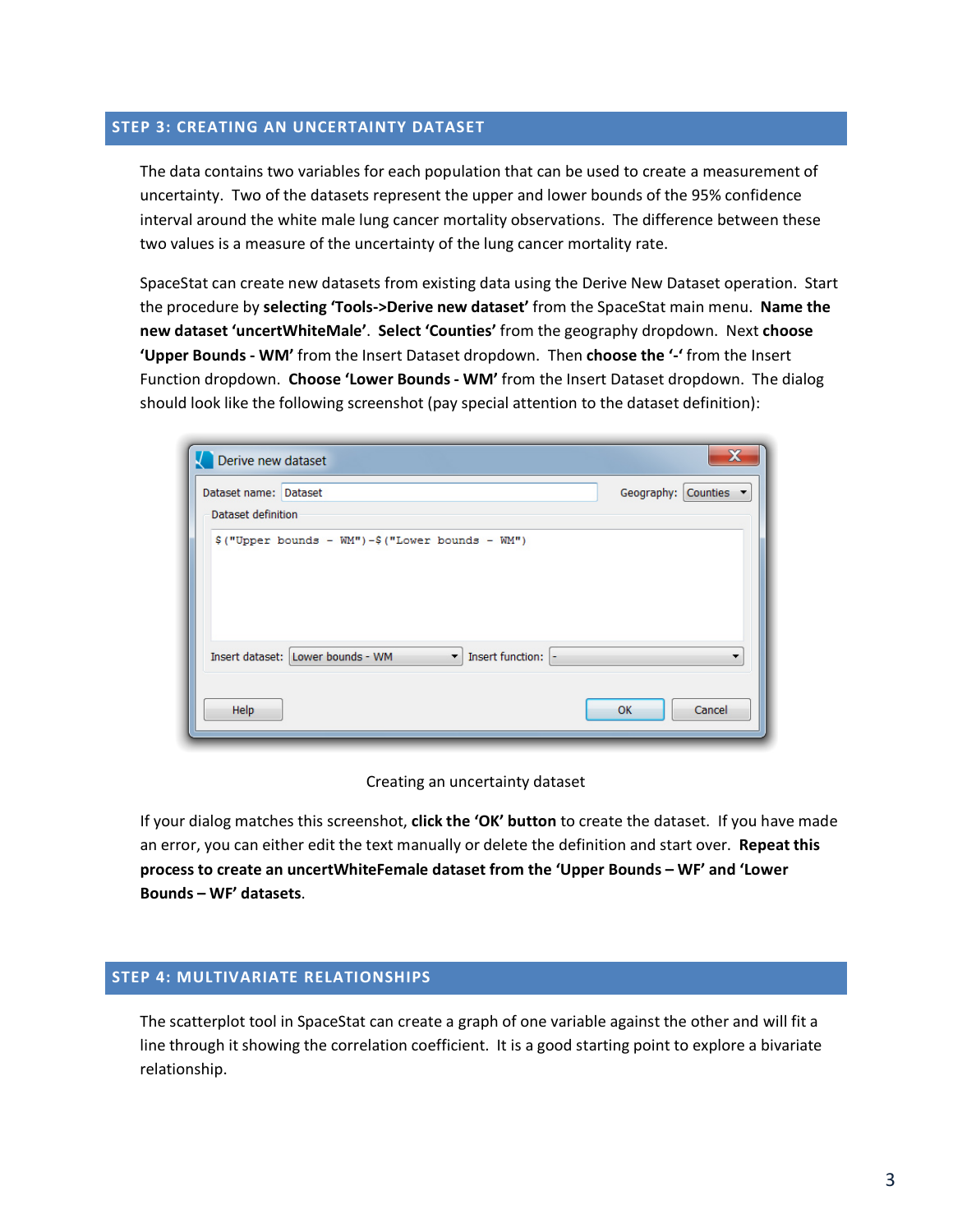**Click the Scatterplot button ( )** on the SpaceStat main toolbar. **Select 'Counties'** from the Geography dropdown control. Make sure that the type of scatterplot is set to 'Two datasets'. **Select 'Lung Cancer - WM'** from the X dataset dropdown control. **Select 'Lung Cancer - WF'** from the Y dataset dropdown control. Check the 'Point color dataset' option and choose 'uncertWhiteMale' from the dropdown. Check the 'Point size dataset' option and choose 'uncertWhieFemale' from the dropdown. Check to make sure your dialog matches the screenshot below and **click the 'OK' button** to create the scatterplot.

| Create scatterplot         | х                                                   |  |  |  |  |
|----------------------------|-----------------------------------------------------|--|--|--|--|
| Geography:                 | Counties                                            |  |  |  |  |
| <b>Type</b>                |                                                     |  |  |  |  |
| O Two datasets             |                                                     |  |  |  |  |
| X dataset:                 | Lung Cancer - WM                                    |  |  |  |  |
| Y dataset:                 | Lung Cancer - WF                                    |  |  |  |  |
| Point color dataset:       | uncertWhiteMale<br>▼                                |  |  |  |  |
| √ Point size dataset:      | uncertWhiteFemale                                   |  |  |  |  |
| Two times (single dataset) |                                                     |  |  |  |  |
| Dataset:                   | Lung Cancer - WM                                    |  |  |  |  |
| X time:                    | $\frac{\triangle}{\triangledown}$<br>$1 - 1 - 1950$ |  |  |  |  |
| Y time:                    | $\frac{\triangle}{\mathbf{v}}$<br>$1 - 1 - 1950$    |  |  |  |  |
| Help                       | Cancel<br>OK                                        |  |  |  |  |

Create scatterplot dialog settings

The county data was collected at two points in time. If you advance the slider forward to 1970, you should see the data change. Some things you should consider at this point are whether there is a relationship between the two variables, how strong is the relationship, does the relationship change over time, and does the linear best fit line match the shape of the relationship. 'Bivariate outliers' is a term that is used to describe locations that don't seem to fit the overall relationship between the two variables. These outliers would appear far away from the best fit line in the scatterplot. Note that in this dataset there are some locations for which the female or male lung cancer rate (the female is more common) is recorded as 0 due to a small population. How do you think these observations impact the bivariate relationship?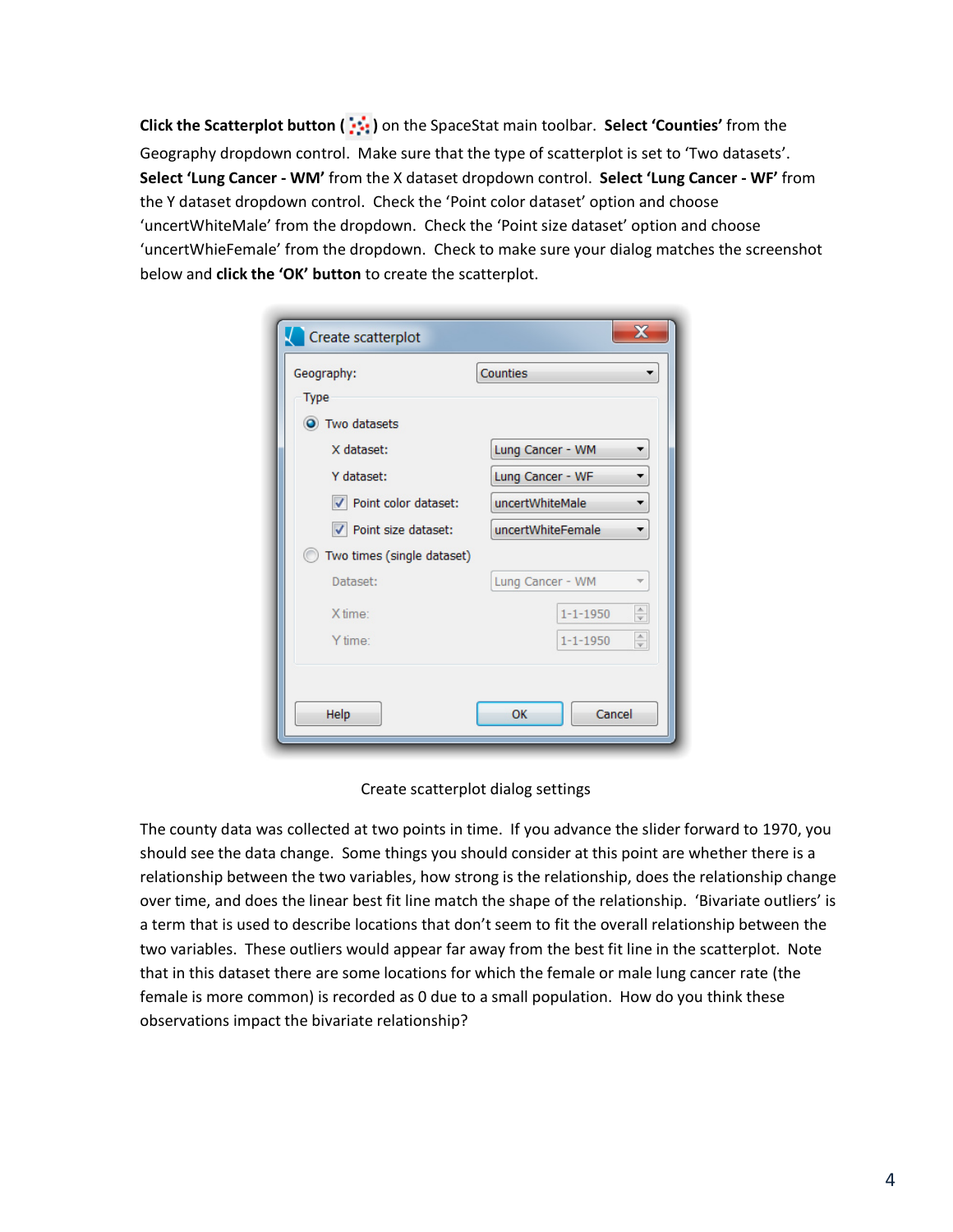## **STEP 5: IDENTIFYING SPATIAL OUTLIERS WITH THE VARIOGRAM CLOUD**

The variogram cloud is a visualization that displays the dissimilarity between any two locations as a function of their geographical distance. To be able to use a variogram cloud, you must have a measure of distance. The counties are polygons and as such there is no clearly defined distance measure. **Click on the 'Counties' geography** in the Data View. **Right click this heading and choose 'Create centroid geography'**. This will create a point geography from the polygons with a single point for each county at its centroid. **Make sure the 'Include parent geography's data sets' option is checked.**

Now you can create a variogram cloud. **Click the 'Variogram cloud' button ( ) on the main SpaceStat toolbar.** 'Counties centroids' should be selected as the geography. **Select 'Lung Cancer – WM' as the dataset. Click the 'OK' button** to create the variogram cloud. It may take a few minutes to create the variogram cloud as SpaceStat is calculating values for each possible pair of locations. Your variogram cloud should look like the screenshot below:



#### Variogram cloud

Note that with this many points, SpaceStat displays the results in bins (2D-histogram) rather than a separate point for each data pair. **Create a map of the 'County centroids' geography.** With the map visible, you can select on the variogram cloud and see the centroid pairs that get selected. Remember that the variogram cloud shows pairs of points. Spatial outliers will be those pairs of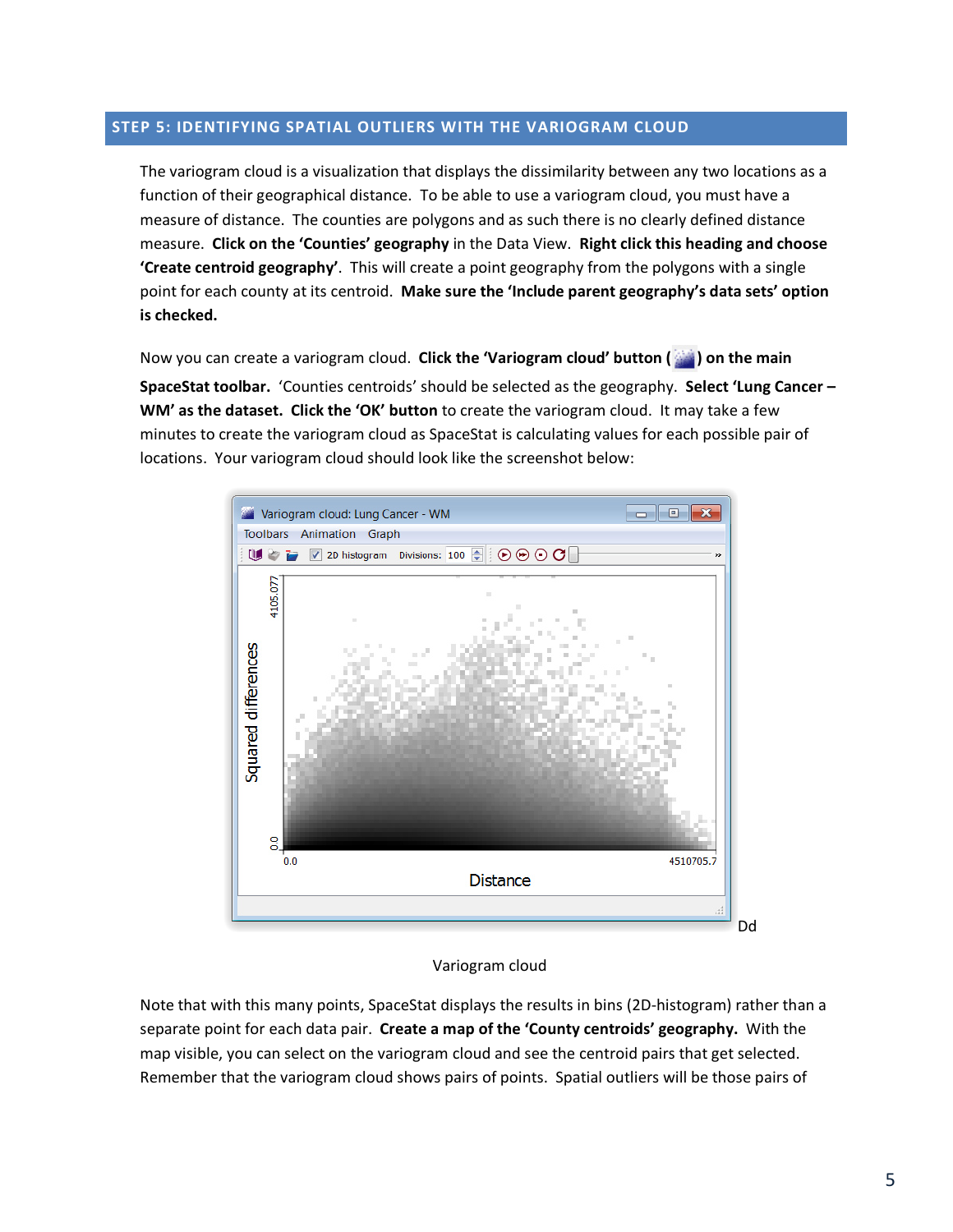points that are dissimilar but relatively close together, i.e. points near the top left of the variogram cloud. If you select these values in 1950, you may notice that many of the point pairs are in the Appalachian region. You can advance the time to the end of the dataset and do the same exercise to see if the spatial outliers change with time. Also you can compare these spatial outliers with the statistical outliers that you saw from the boxplot.

# **STEP 6: PATTERN AND OUTLIER DETECTION WITH THE LOCAL MORAN**

The Moran scatterplot plots the relationship of each observation with the average value of its neighbors. This is useful to examine spatial autocorrelation. High spatial autocorrelation means that locations are highly correlated with their neighbors while no or low spatial autocorrelation means than the value at a location is unrelated to the value of its neighbors.

Run the Moran method in SpaceStat by **selecting Methods->Clustering->Local Moran->Univariate local Moran** from the SpaceStat main menu. This will open the Task Manager pane for you to choose the settings for the method. For the dataset, **select the 'Counties' geography** for the first dropdown. **Select 'Lung Cancer - WM'** for the second dataset dropdown. The default times spanning the whole dataset are fine as is the default spatial weight set. At this point your settings should look like the following screenshot.

| Univariate local Moran    |                             |  |  |  |
|---------------------------|-----------------------------|--|--|--|
| <b>Input</b>              |                             |  |  |  |
| Counties<br>Dataset:      | Lung Cancer - WM            |  |  |  |
| Start time:               | $1 - 1 - 1950$              |  |  |  |
| End time:                 | 12-31-1994                  |  |  |  |
| Number of randomizations: | 999                         |  |  |  |
| Spatial weight set:       | 1st-order que<br>Create new |  |  |  |

Settings for the Univariate local Moran method

**Click the Advanced tab** and **select 'No'** for the Use Simes correction dropdown control. **Click the Output tab** to review where the results will be stored. Now **click the 'Run' button** to start the method.

When the method finishes, results are placed in several locations. First, the global measure, Moran's I, is reported in the Log View. The Log View is normally at the bottom of the SpaceStat interface, but you may have to enable it through 'Window->Log View' in the SpaceStat main menu if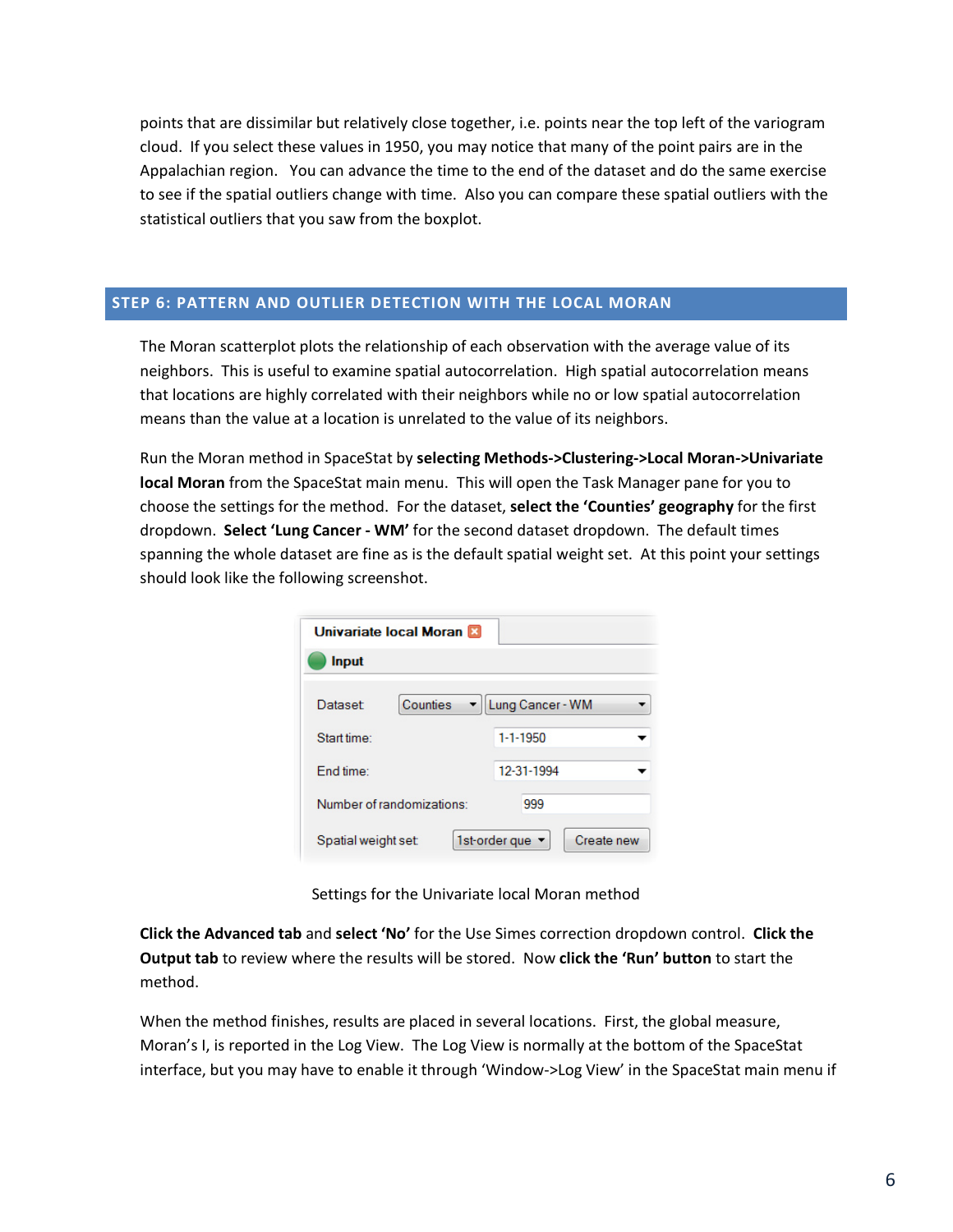you have closed it. Moran's I ranges from about -1 to 1 (it can be outside this range sometimes due to spatial weights) where 1 is perfect positive spatial autocorrelation, 0 is no spatial autocorrelation and -1 is perfect negative spatial autocorrelation. SpaceStat reports Moran's I for each time period and a p value indicating the probability of obtaining this result under randomization if there was no spatial autocorrelation.

Look at the values reported in the Log View and determine if there is strong or weak autocorrelation in the lung cancer values. Is the spatial autocorrelation positive or negative? There are only two time periods for this data, but does the spatial autocorrelation increase or decrease through time?

| <b>Time</b>                                 | Moran's I P value |  |
|---------------------------------------------|-------------------|--|
| [1 Jan 1950, 1 Jan 1970) 0.494698 0.001000  |                   |  |
| [1 Jan 1970, 31 Dec 1994] 0.678154 0.001000 |                   |  |

Table of Moran's I results from the Log View

The Moran method also creates a Moran scatterplot. The Moran scatterplot can be used to find spatial outliers. Spatial outliers are those locations that have values very different from their neighbors. The x-axis on the Moran scatterplot shows the rate of the subject SEA while the y-axis shows the average rate of the neighbors. Spatial outliers will be those values that tend to be located in the top left or the bottom right of the scatterplot. Remember that you can brush select these values to see where locations are on the map.



# Moran scatterplot

Lastly the Moran method creates a map of the locations with locations classified by their value and the value of their neighbors. There are 5 possible classes. The first class is locations that are not